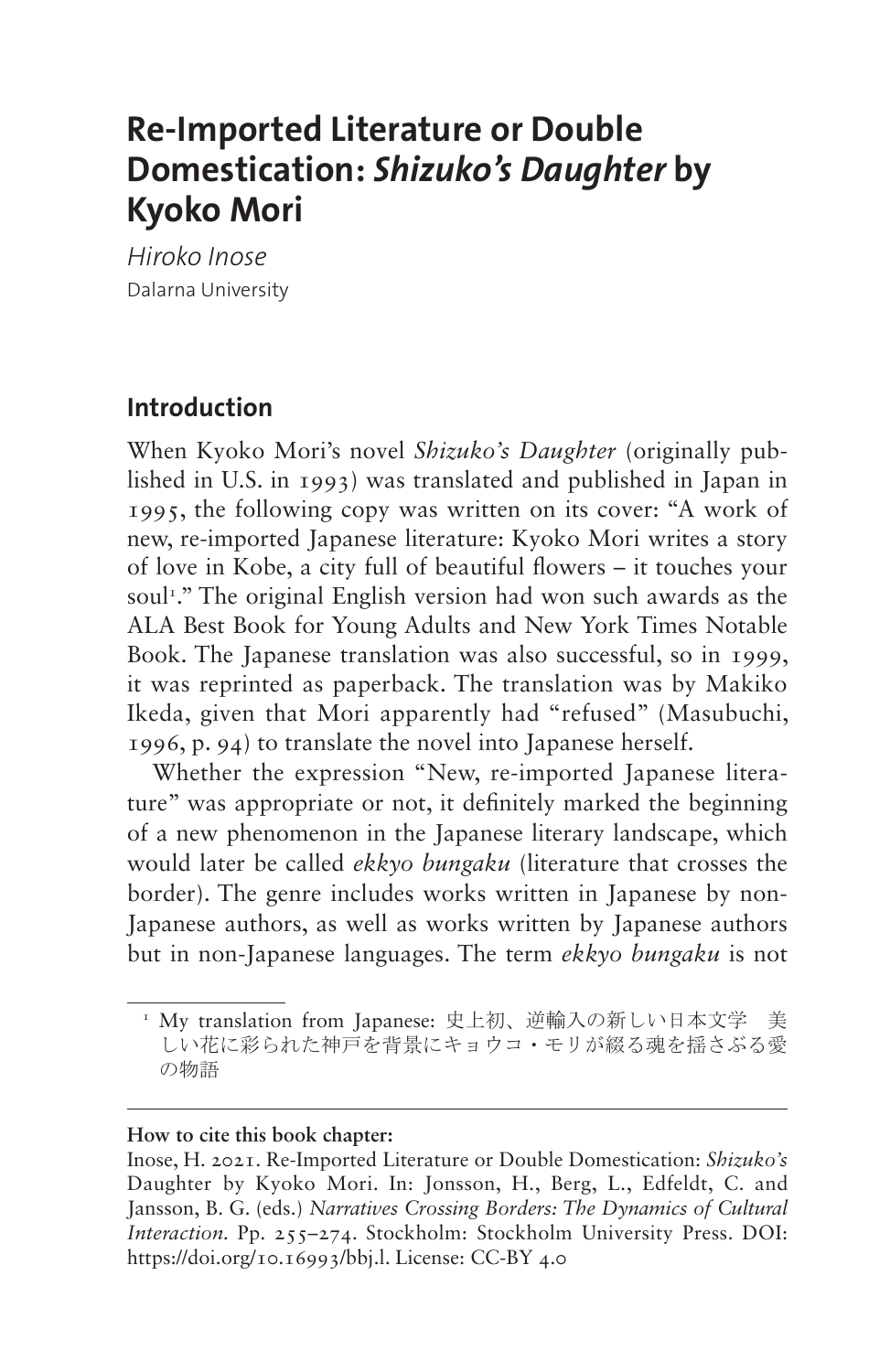clearly defined, and it sometimes also includes non-Japanese authors writing about fiction that takes place in Japan (e.g. Ogawa, 2009, p. 115), thus indicating that the "border" to be crossed is not only language, but culture as well.

The author Kyoko Mori was born in Kobe (Japan) in 1957 and grew up there until the age of 20, when she moved to U.S. for her studies. She did not go back to Japan for 13 years, and by the time she published her first novel, *Shizuko's Daughter*, she had already become an American citizen, writing her works in English. However, the Japanese market seems to have received the novel as a part of Japanese literature (Masubuchi, 1996). As the abovementioned copy "New, re-imported Japanese literature" indicates, the publisher intended to sell it as "literature that came back" to Japan, something new and yet familiar at the same time. The novel had a different reception in Japanese literary academia however, where the author was positioned as an ethnic minority writer within U.S. literature. She is often criticized for recreating exoticism about Japan, writing according to the expectations held by American readers (Narasaki 2005; Watanabe 2009).

But if the novel simply reproduces stereotypical images of Japan and Japanese people held by American readers, as some researchers argue, should that not be perceived by Japanese readers as unnatural description of their own society and culture, – and why, then, was it so successful in Japan? Was there any role played by the translation for the text to be more easily acceptable by Japanese readers? For this text to first cross the cultural border to the U.S., and then to cross the language border back to Japan, what had to happen? These questions seem to be relevant if we see how the novel was received in U.S., where it was highly recommended to young readers as learning material about a different culture (Zitlow and Stover, 1998). So, on the one hand, the novel is expected to offer authentic information about Japanese culture and people. On the other hand, the information provided there has been criticized in Japanese academia for catering to western expectations. Finally, the Japanese version was not presented to the market as an example of how Japan was seen abroad, but as a story of love (between mother and daughter) in Kobe, as the copy stated. In other words, it was presented like any other story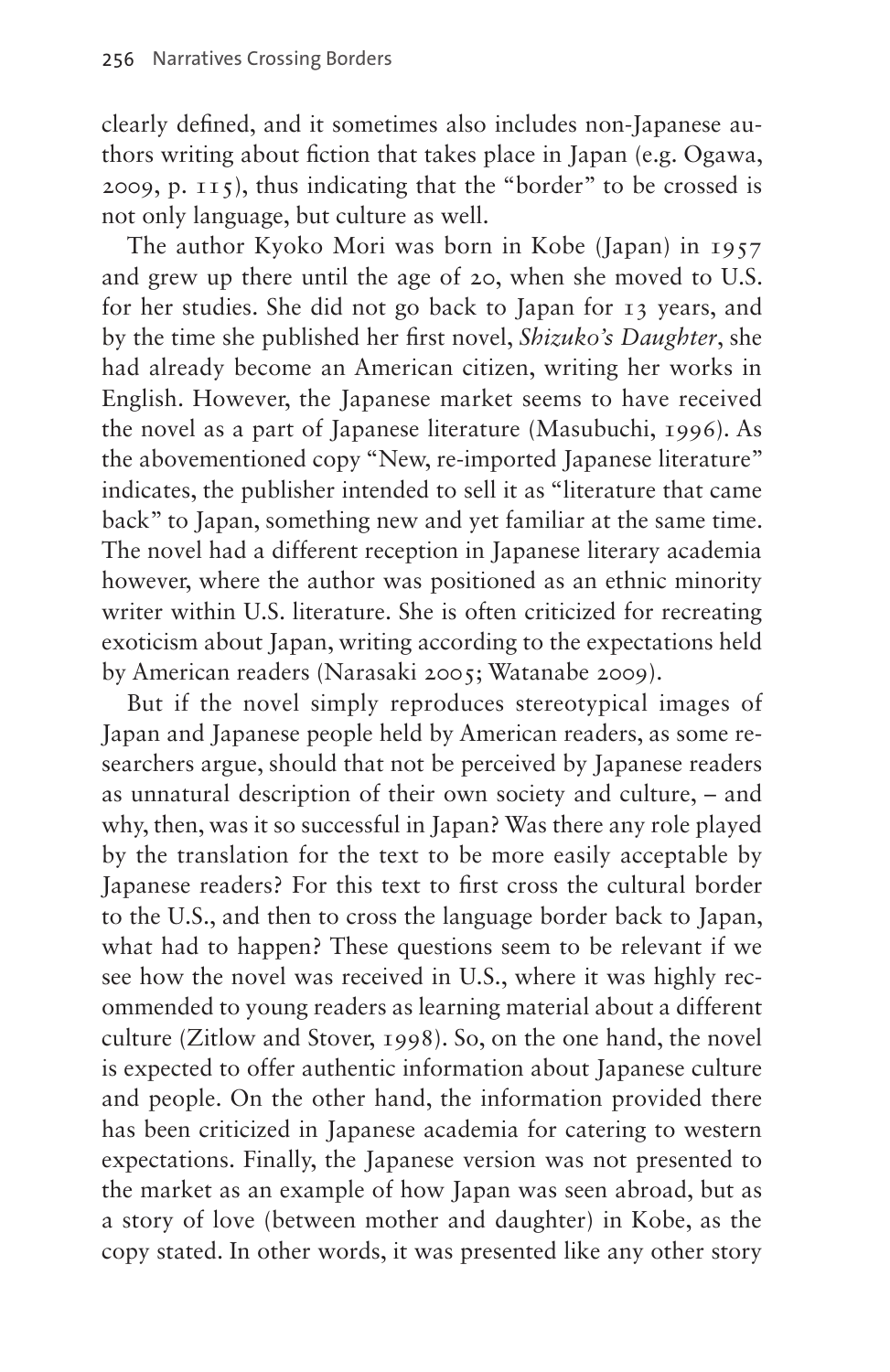that takes place in Japan written by a Japanese writer (though in fact she was already an American national), but originally written in English.

The present paper focuses on the novel *Shizuko's Daughter* as a case study of the text crossing borders at various times – culturally from Japan to U.S. and linguistically from English to Japanese – but the original English version being written by an author whose native language was (at least at one point) Japanese. After the introduction, a brief outline of the novel is given, pointing out its closeness to an autobiography, and therefore the possibility of the author's language choice being related to the issue of personal identity. Part three will discuss how this novel is positioned within the literary spheres of Japan and the U.S., thus creating different expectations to fulfil. Part four studies the translation of the text into Japanese. Using various examples, it will analyse the role of translation in fulfilling gaps that occur in the case of reimported texts. The fifth part is the conclusion, which reconsiders the meaning of texts travelling back and forth between cultures and languages.

## *Shizuko's Daughter*

*Shizuko's Daughter* is a work of fiction, though there are many elements that overlap with the life of the author. The protagonist, Yuki, is a 12-year-old girl who lives in Kobe, a city in the western part of Japan. At the beginning of the novel, Yuki's mother Shizuko commits suicide at home. Shizuko leaves a note to her daughter assuring that she loves her and kills herself in order not to be a burden for her. Shizuko had been deeply unhappy because her husband Hideki had been having an affair for many years and was almost never at home. Neither could she get a divorce, as it was customary in Japan in the 1970s to leave the children with their father, given that women often did not have a profession or financial independence. A divorce would have meant that she would lose Yuki.

Soon after Shizuko's death Hideki remarries his lover, and Yuki has to live with her father and new stepmother. Yuki's father and stepmother are depicted as caricatures of men and women in the Japanese traditional patriarchal system, with its internalised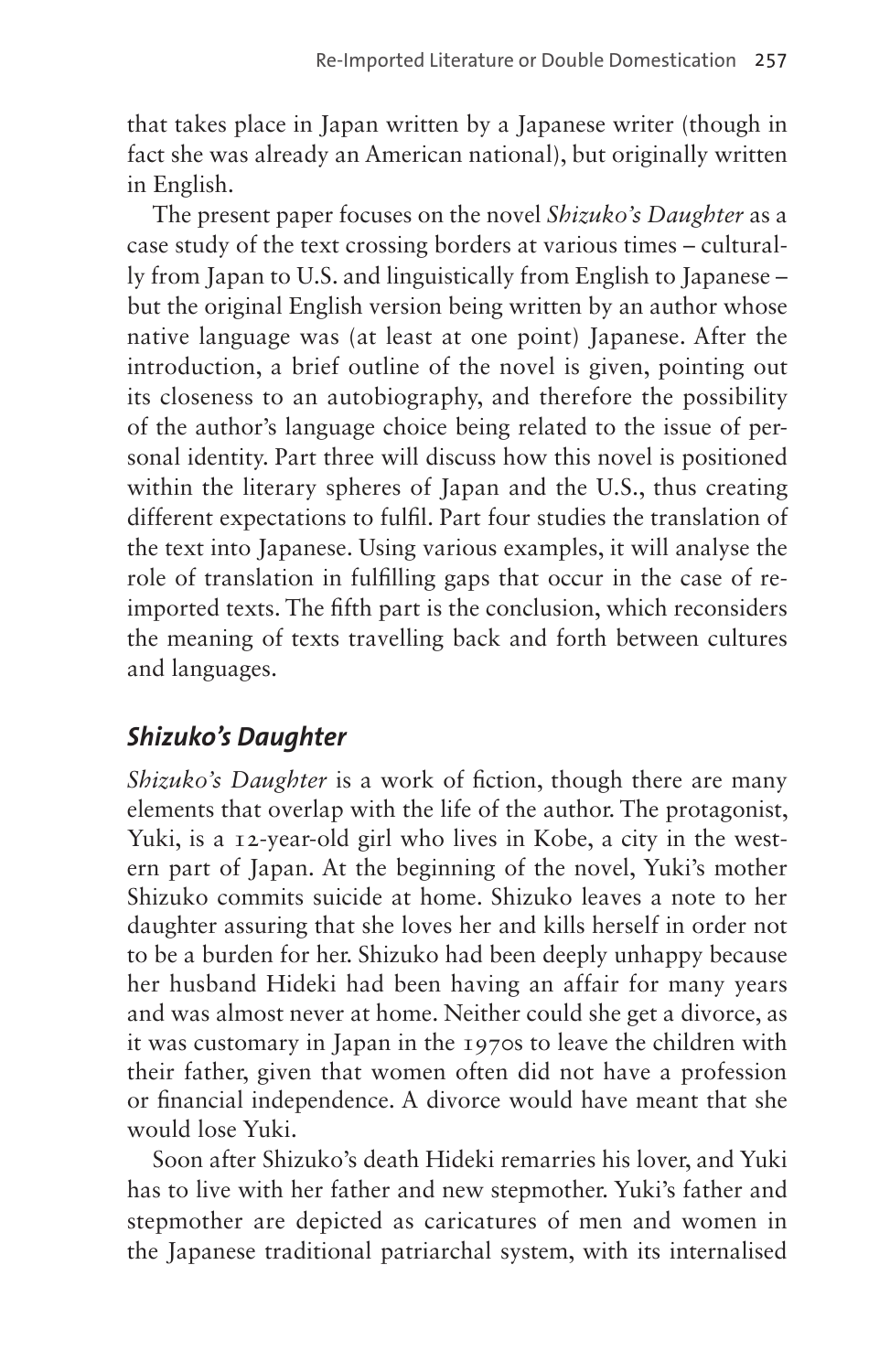sexism, and are living lies in order to keep face. Yuki cannot get over the death of Shizuko, who was so different from the stepmother in her character – Shizuko was sincere, artistic and wise. Yuki does not forgive the father who caused Shizuko's death, and refuses to forget the past, rejecting contact with her parents. This repulsion is mutual, especially between Yuki and her stepmother, who often gets hysterical. Yuki is alone in the house without love or care. The only refuge is Shizuko's family, Yuki's grandparents, aunt and uncles – but her father and stepmother forbid Yuki to see them except on rare special occasions. They do not want others to think Yuki is missing her late mother's family because of uncaring parents. Yuki, who shows excellent performance at school, decides to leave home as soon as she graduates from high school, by choosing to go to a university in Nagasaki, far away from Kobe. The story ends with Yuki finally being able to leave the past behind – moving into adulthood carrying the memory of Shizuko but not being dominated by it.

Though it is a novel, the similarities between the lives of Mori and Yuki are undeniable. Mori's mother died of suicide when Mori was 12 years old. In her autobiography, *The Dream of Water* (1995), Mori explains how her mother, Takako, must have even considered killing her two children (Mori and her younger brother) and herself in order to escape from her profound unhappiness. After Takako's death, Mori's father soon remarried his long-time lover, and Mori lived with him and the stepmother until she left Japan for the U.S. at the age of 20. This move was not only to study abroad for several years, but Usui (2002, p. 61) states, "Mori herself confesses that she possesses neither father nor country, nor a close family, since her home country is controlled by the patriarchy from which she is culturally exiled". It was a decision to leave the past and cut the unwanted roots. She did not go back to Japan for the next 13 years, and even that return, after so many years, was only a several-week visit connected to her work.

Various studies point out (e.g. Masubuchi 1996; Watanabe 2006) the autobiographical characteristic of *Shizuko's Daughter*. This characteristic might be an important element when we consider the author's choice of language.

Mori herself comments that she only considers herself an American, and not a Japanese writer, as she writes only in English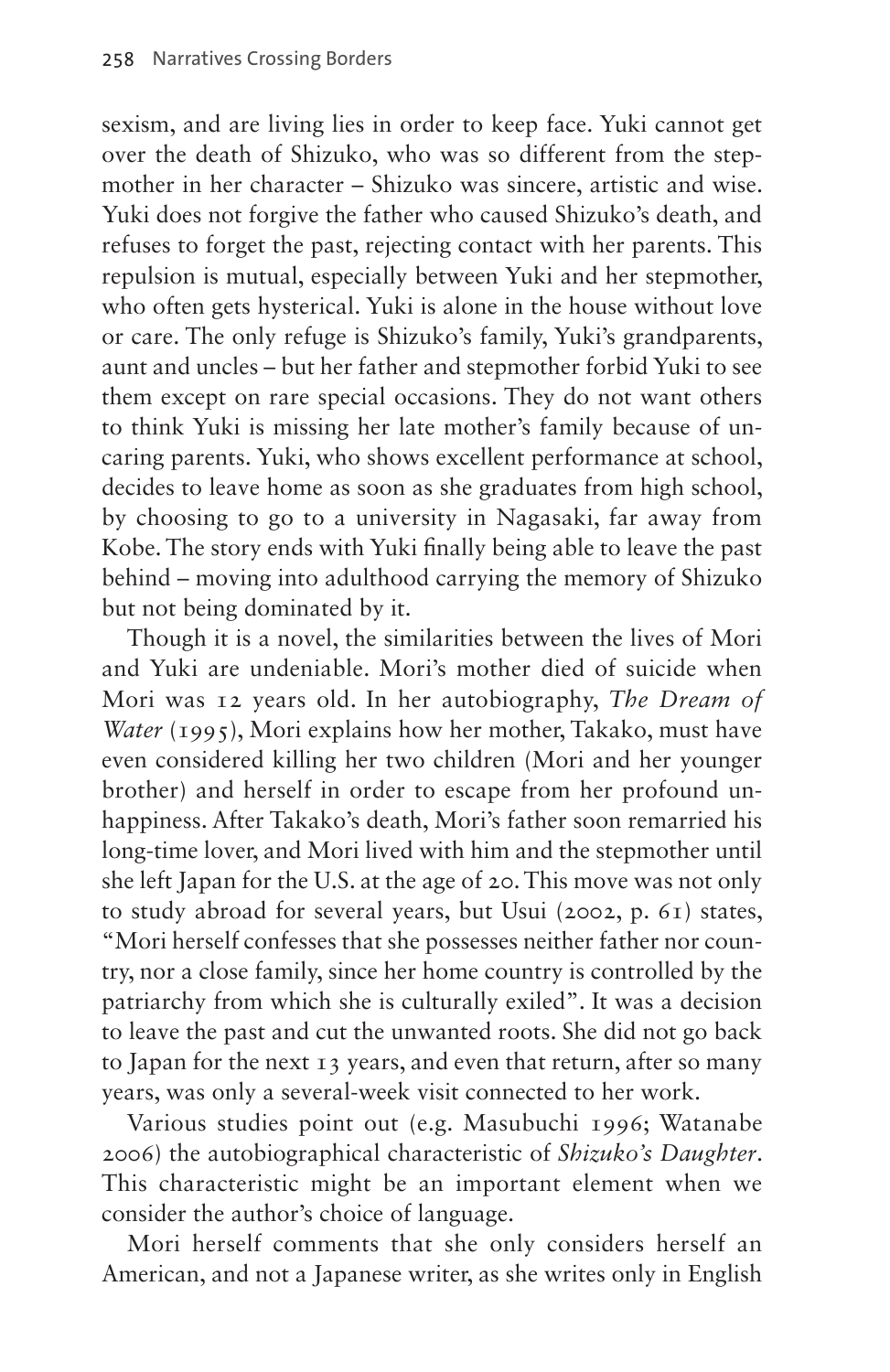and does not identify with the Japanese literary tradition (Mori, 2000, p. 141). Her choice of language, though, might not only be based on the fact that she had studied literature and was trained to be a writer in English. She comments very negatively on the sexism and ambiguity (and therefore dishonesty) embedded in her once-native language, Japanese. She claims that the feminine Japanese language used in daily communication forces her to be "elaborately polite, indirect, submissive and unassertive", and that "(T)here is no way I can sound intelligent, clearheaded, or decisive." She describes how she never talks to a male Japanese colleague in Japanese, as: "(T)he language I use should not automatically define me as second best" (Mori, 1997, p. 12).

This strong accusation against the Japanese language could be one of the reasons for Mori to choose another language to express herself. For bilingual authors, the choice of language is deeply related to their identity, especially when writing autobiographies (Pavlenko 2001; Inose 2016), and it might apply to Mori as well. Mori is known to have refused to translate the novel into Japanese herself (Masubuchi, 1996, p. 94; Watanabe, 2006, p. 47). This might simply be due to the fact that she was no longer used to writing in Japanese, and as Narasaki (2005, p. 76) suggests, the accuracy and the depth of her knowledge of the Japanese language was questionable. However, it also seems possible that the author found that she could not self-translate her identity as expressed in one language into another, as this would require her to express the other part of herself that she had decided to leave behind when she left Japan. If the part of her identity constructed in the Japanese language does not have a connection with another part of her identity constructed later with the acquisition of the new language and new culture, as she explains in one of her works (Mori, 1997, p. 4), is it possible to replicate the thoughts and experiences expressed in one language again in another? Maybe it was only possible by a third translator, for whom it was not "my story".

### **"Hearts of Non-Western People" or "Stereotypes"?**

As was discussed in Part two, Mori writes as an American writer, and her works are studied as a part of literature produced by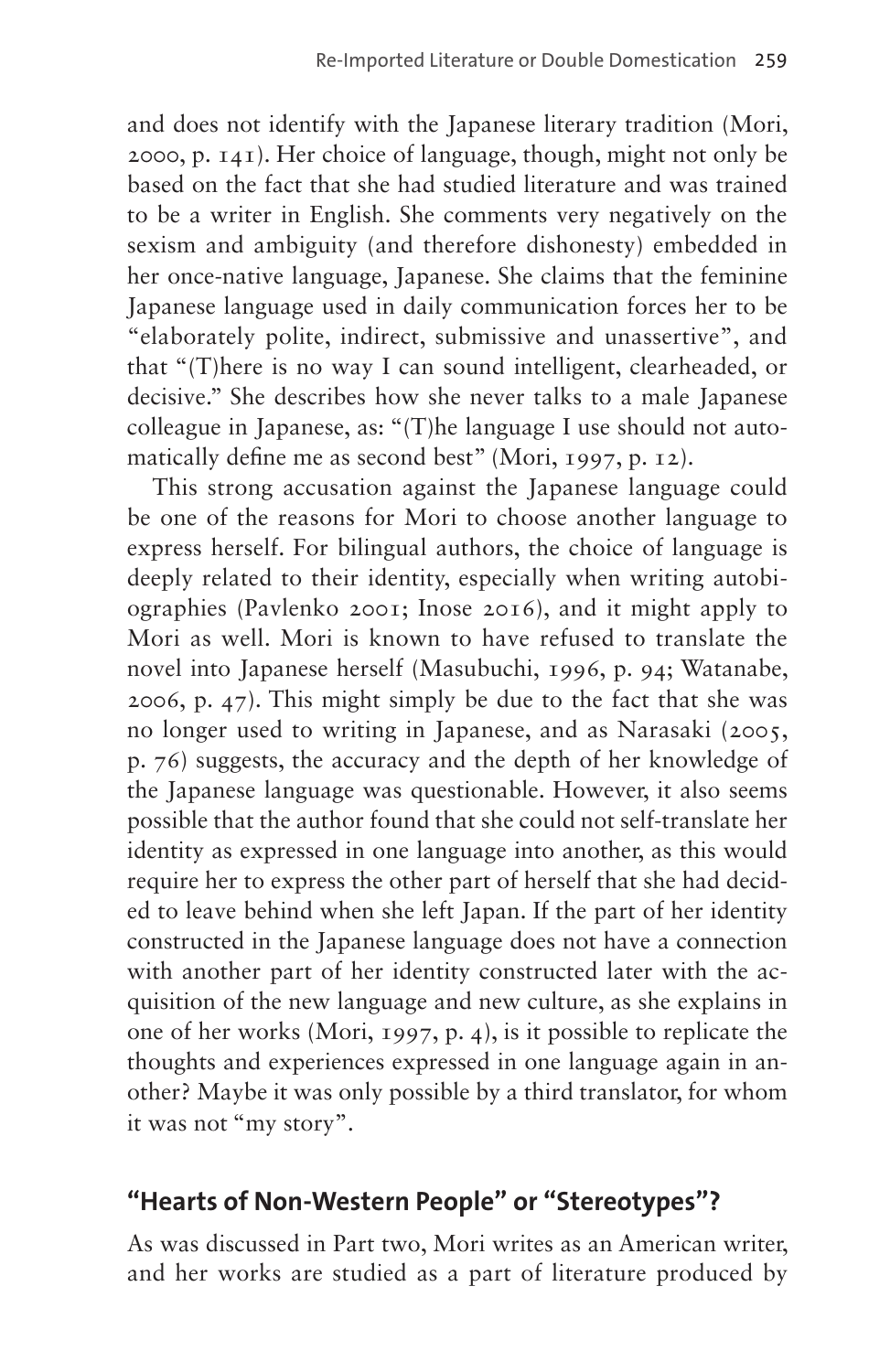bilingual authors (Pavlenko 2001), immigrant literature (Watanabe 2006, 2009; Kobayashi 2013) and Japanese-American literature (Zitlow and Stover 1998; Narasaki 2005), both in US and Japan. And yet, as was mentioned in the introduction, in Japan her work was presented by the publisher (and would have been received by some readers) as a part of Japanese literature. In this section, we will see various images and expectations surrounding *Shizuko's Daughter*, which at times seem to be contradicting each other.

It would be helpful to look at some paratexts, such as cover, title, table of contents or glossary, as they "implicitly convey information about the publisher's intention and contribute to form the image of Other" (Rovira-Esteva, 2016, p. 190). The original English hardcover (First Ballantine Books Edition: New York) shows an image that gives away some messages. It is a photograph of an Asian (supposedly Japanese) girl in blue *kimono*, sitting on a stone with a sad expression on her face. The photograph looks very old, due to her extremely simple hairstyle, her *kimono*, and her face without makeup. However, the story takes place mainly in 1970s Kobe, and daily wear for both men and women had long been completely westernised. The protagonist, Yuki, does not wear a *kimono* even once in the story. This anachronism could be a reflection of what is expected of Japan as told in the story.

The English version has a glossary of Japanese cultural terms used in the story, such as *futon* or *tempura*. However, it is surprising that it has only eight entries including some historical terms already translated into English (e.g. "land reform"). Considering that the entire story takes place in Japan, an extremely small number of Japanese cultural terms are used. There is also a short note on the setting, which provides brief explanations about Japanese geography (Kobe, Nagasaki, etc.) and the school year (from April to March). These sections are attempts to make another culture described in the novel as accessible as possible to readers in the U.S. The very small number of Japanese cultural terms used indicates that the author used English terms which were considered to be culturally equivalent. It can mean sacrificing the details, as will be seen in Part four, discussing the translation.

The use of culturally equivalent terms is similar to the idea of domestication (Venuti, 1995) in translation studies, which is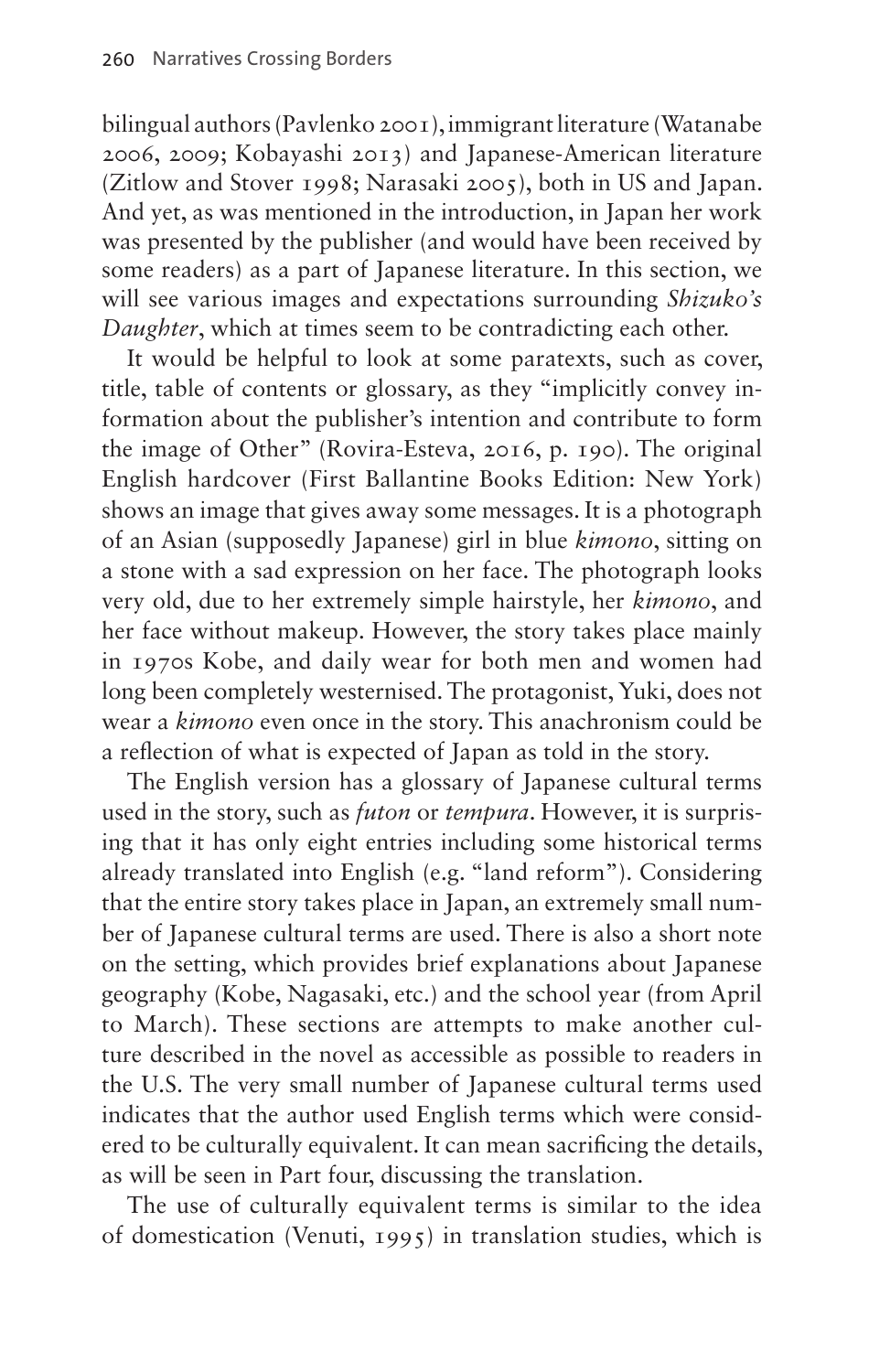about translating the text to sound fluent and natural in the target language, by minimizing its foreignness. According to Venuti, it is a dominating Anglo-American translation culture (Venuti, 1995, p. 21). Whereas the glossary and the note on the setting are there in order to draw the readers closer to understanding another culture, the domestication approach tries to draw the other culture closer to the readers. These efforts do not seem to contradict certain expectations about having a near-authentic cultural encounter through reading the text. Zitlow and Stover (1998) argue in an online article that "Reading literature, which offers the closest approach to living through the actual experiences of life, is the way to come to know something about a country and its people whether they remain in that country or move to another," in discussing the educational use of Japanese-American literature in the U.S. They recommend *Shizuko's Daughter* as it "takes readers inside the hearts and minds of non-western people." Though they state that Japanese American writers do not write their fiction "with a predefined purpose to teach others", they assure us that through Mori's novel "the reader learns about the Japanese rituals Yuki observes, particularly with her grandparents; about the Japanese attitude toward nature in beautiful scenes where Yuki's grandparents tend their gardens" amongst other things. The novel is expected to provide cultural information on Japan, yet some of their examples would leave Japanese people puzzled: "in Japan one does not smile at or talk to total strangers; in conversation formality, not emotions, governs encounters with people; only women hug each other; and there is an established custom about initially declining food offered by others."

It may not be surprising that such expectations exist. As Watanabe (2006, p. 49) points out, "It is certain that her works belong to U.S. literature, as they are written in English, though the settings are in Japan. On the other hand, they also could be called Japanese literature though written in English, as not only the set-tings, but all the personages are Japanese<sup>[2](#page-6-0)</sup>." It is true that *Shizuko's* 

<span id="page-6-0"></span><sup>2</sup> My translation from Japanese: モリの小説の設定は、日本ではある が、英語で書かれているのだから、アメリカ文学ということになる。 しかし、一方では、英語で書かれているものの、設定だけではなく、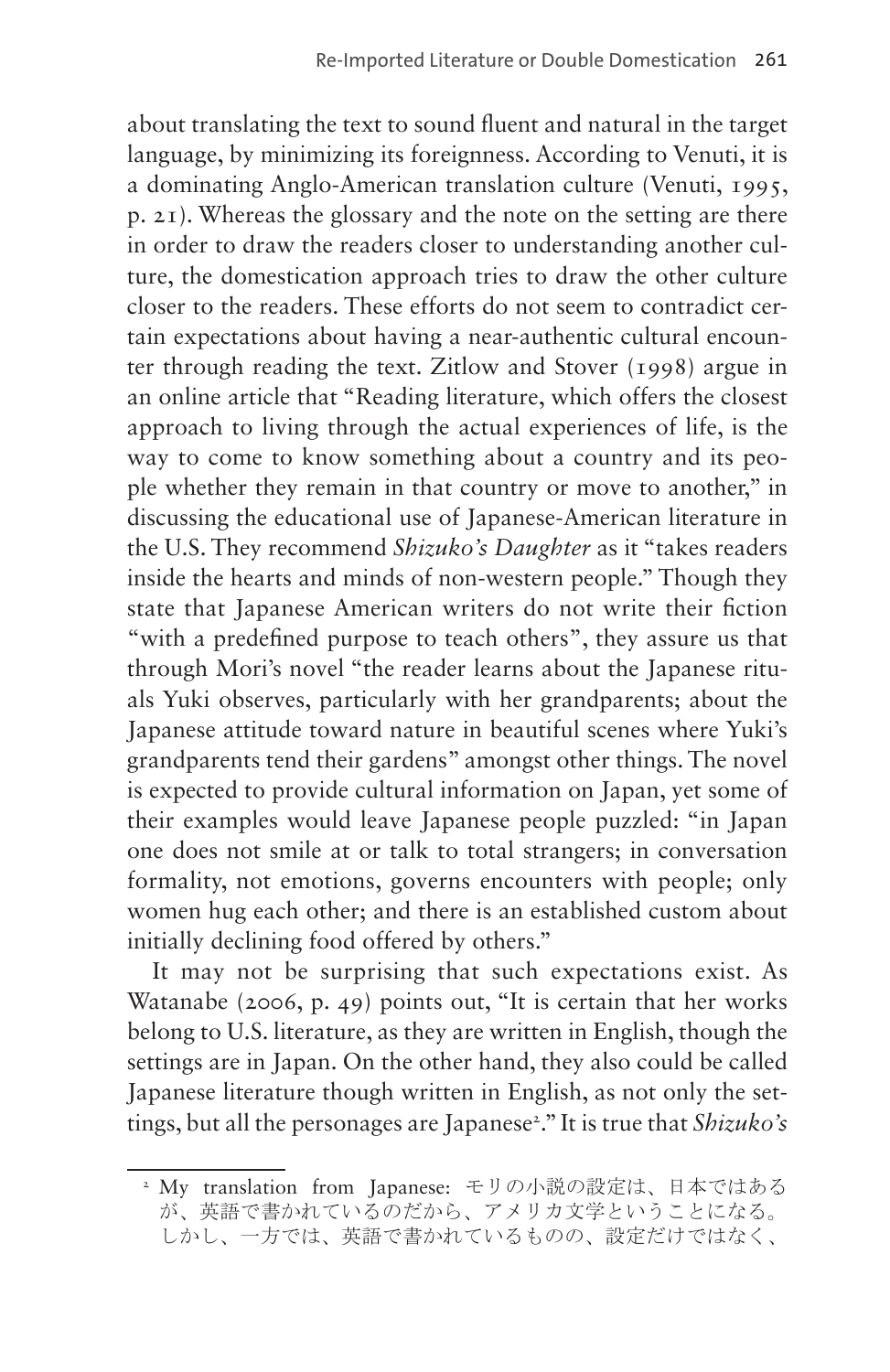*Daughter* talks only about Japanese people in Japan, though in her later works, some non-Japanese characters and settings also start appearing. Watanabe states that Mori's works often elaborate on longings for the dead mother and rancor against the father and the stepmother, and they are almost like *Shishōsetsu*  (I-novel), a genre in Japanese literature that talks about the author's personal life: "There is a contradiction. Mori rejects Japan saying that it is not her homeland but only a place she visits in her trips, but then in her works, she only writes about Japan. Despite being a Japanese person, she does not write nor speak in Japanese. However, the world about which she keeps on writing in English is limited only to Japan<sup>[3](#page-7-0)</sup>" (p. 49).

It was suggested earlier that Mori seems to have used the domestication approach to describe Japanese culture in English. Though it is a term normally used for translation, the process of writing about Japanese culture in English as in the case of *Shizuko's Daughter* could be similar to the translation process. This idea of domestication can be developed further in order to discuss if the author took such an approach in selecting the cultural elements described in the novel. That is to say, describing Japan or Japanese culture in a way that fulfils the existing images or expectations within the target (U.S.) culture. Throughout the novel, readers find beautiful descriptions of nature (flowers and trees from different seasons), as well as various traditional Japanese rituals and customs, such as the inauguration of a new house, a funeral, and a wedding. We have already seen Zitlow and Stover (1998) mentioning these points as examples of cultural information. However, these very points are criticised acutely by some Japanese researchers. For example, Watanabe (2006, p. 54) writes "It is also possible to argue that the beautiful Japanese sceneries or old Japanese traditions Mori describes would create

登場人物もすべて日本人であることから、日本文学ともいえるもので ある。

<span id="page-7-0"></span><sup>3</sup> My translation from Japanese: すなわち「故郷ではない」「旅先にす ぎない」と言って日本を拒否するモリであるのに、作品の中では、日 本のことだけを書いているという矛盾が生じている。日本人でありな がら日本語を書いたり話したりしない一方で、モリが英語で書き続け る世界は日本のことに限定されている。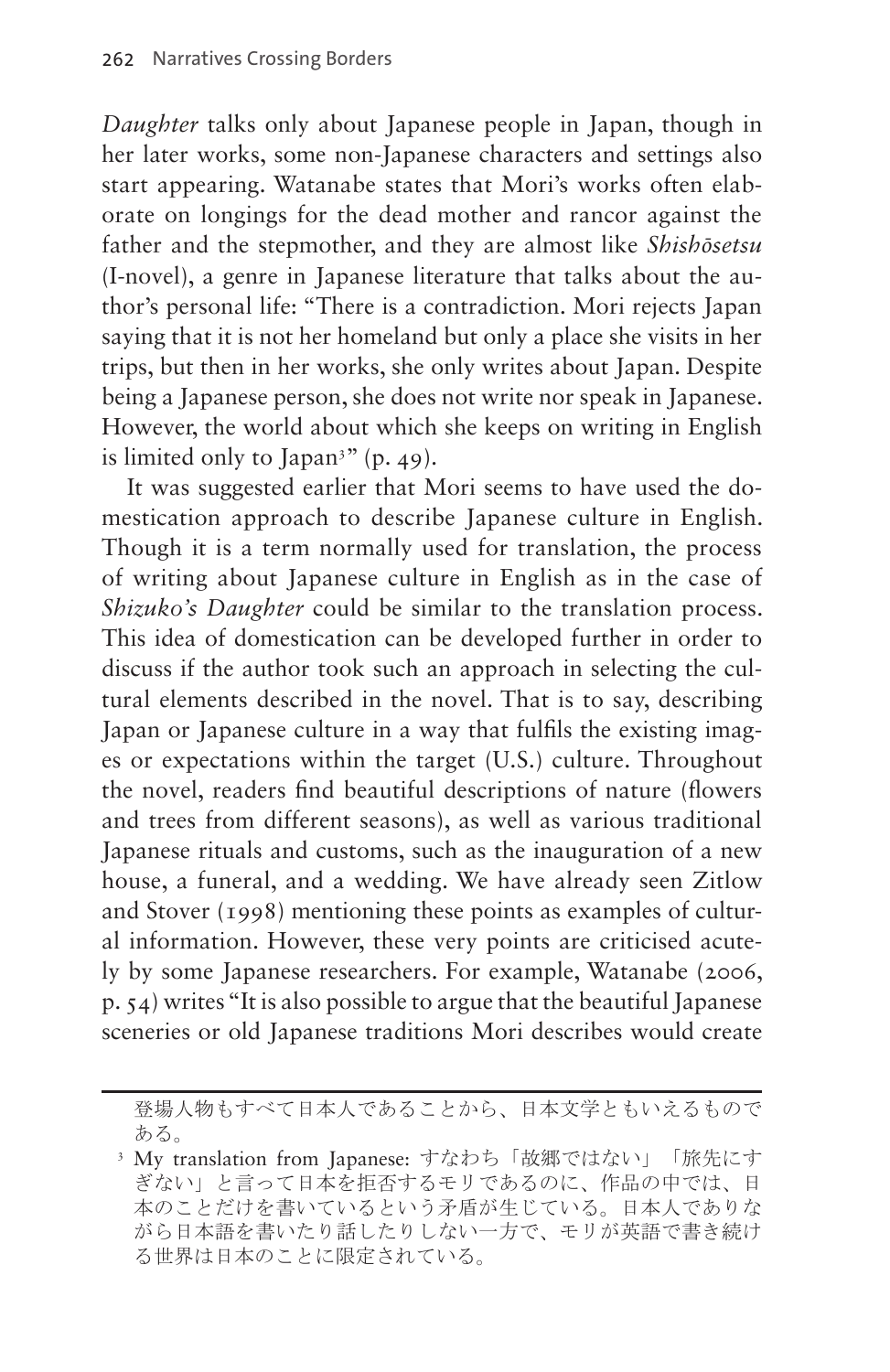exoticism that would please westerners, including Americans, and by hinting at orientalism, she is playing up to them. We can say that Mori, who hates Japan, is using just one aspect of it when it is convenient for he[r4](#page-8-0) ." In a similar tone, Narasaki (2005, p. 67) argues that in today's Japanese American literature, a tendency to use Japanese culture in order to cater to American readers is still present. In relation to the *Shizuko's Daughter*, Narasaki mentions Owaki (2004, cited in Narasaki 2005, p. 76) warning about the possibility of "reproducing orientalism", and he himself argues that since "Mori is a first generation Japanese American, she is in the position to be able to explain today's Japan to American society. However, she keeps on writing almost stereotypical images of Japanese culture and people, which would be questioned by any Japanese person<sup>[5](#page-8-1)</sup> (p. 75)." What Zitlow and Stover (1998) called the "minds and hearts of non-western people" is called "almost stereotypical" by Narasaki. Narasaki's comment can also be read as an expectation for Mori to explain the reality of today's Japan to American society. However, describing a different/ foreign culture without being influenced by (or yielding to) the generalizations and stereotypes that exist in the majority culture is not easy. It can be extremely difficult when it has to be done in the language of the majority culture, in which one has to establish oneself as a professional writer.

Finally, there is the question of how the novel was presented in the Japanese market by the publisher. The actual translation of the text is discussed in Part four, but here the discussion will focus on other elements or paratexts. The cover image of the paperback version (published from *Kadokawa Shoten*, Tokyo) is an illustration – a profile of a short haired Asian girl standing in a white shirt, her

<span id="page-8-0"></span><sup>4</sup> My translation from Japanese: しかし、見方を変えれば、モリの描く 美しい日本の風景や古くから日本にある慣習は、アメリカ人を含む西 洋人を喜ばせるような異国情緒を作り上げ、オリエンタリズムの香り を漂わせて彼らにへつらっているということになる。日本を嫌ってい るモリが、日本の一面だけを都合よく利用しているにすぎないとも言 える。

<span id="page-8-1"></span><sup>5</sup> My translation from Japanese: 世代論から言えば、日系一世にあたる Moriは、現代の日本をアメリカ社会に伝えることのできる立場にい るにもかかわらず、日本人なら首を傾げたくなるようなステレオタイ プに近い日本文化や日本人像を書きこんでいる。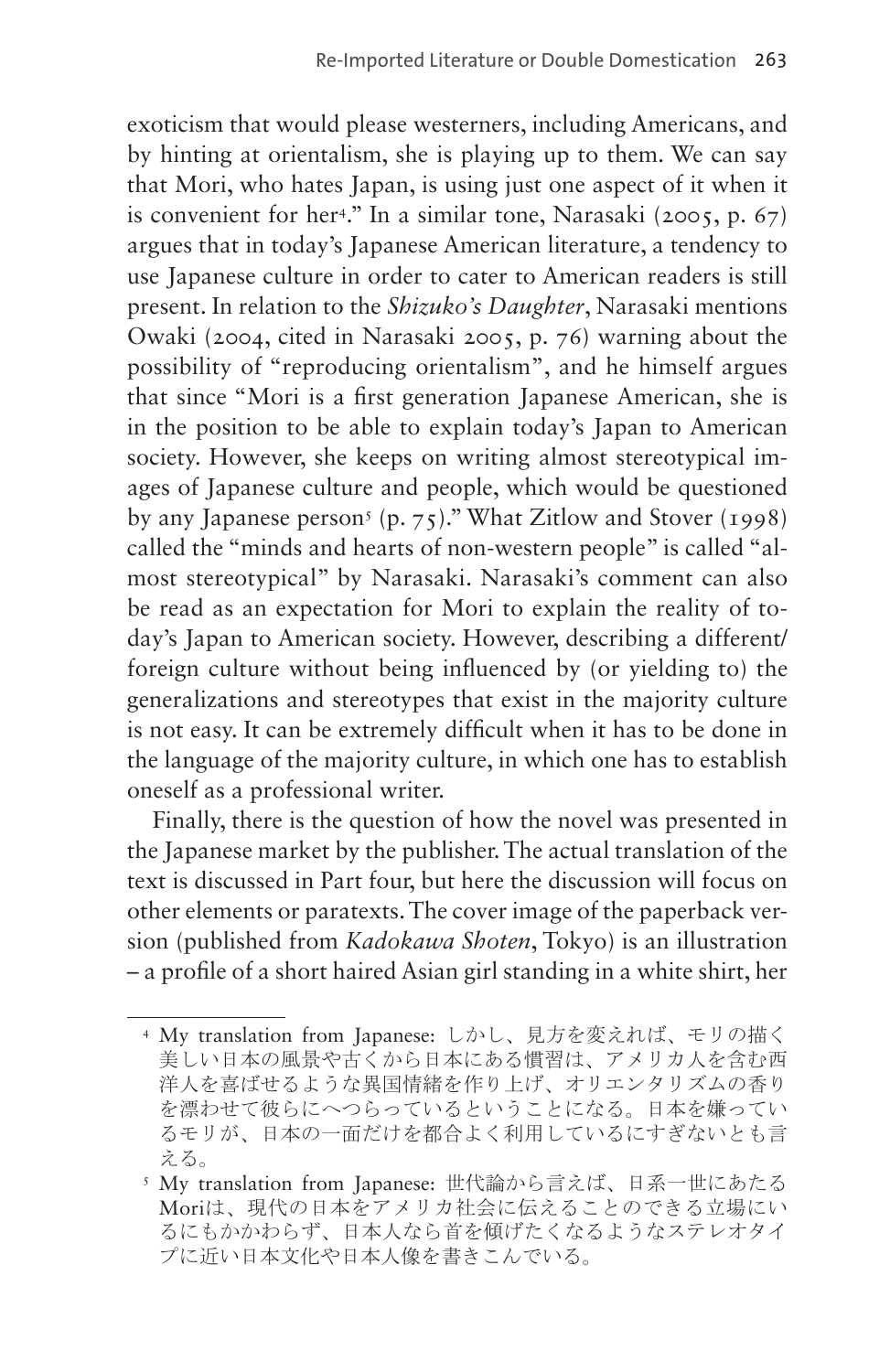face meditative with eyes closed. She must be Yuki, who cuts her hair very short at one point in the story. The girl is loosely enclosed in vines, which show leaves and flowers of lily and chrysanthemum, maple leaves (all of them appear in the novel). With her eyes closed, the vines almost look like a representation of her internal world. There is no girl in an old-style *kimono* such as on the cover of original English version, and Japanese-ness is not emphasized in an obvious manner, though images of plants can be connected to the beauty of nature. In fact, this aspect of the book is strengthened in the Japanese version. For example, the copy used when the book was first translated in 1995 stated "Kobe, a city full of beautiful flowers." Another example is to be found in the chapter titles of the Japanese version. The novel has 15 chapters and an epilogue, and in the original version, each chapter has a title summarising some episode, such as "Housebound," "The Wake" and so on. In the Japanese translation, all 16 chapter titles are plant names, such as "*Sakura*," "*Shiragiku*" (cherry blossom and white chrysanthemum respectively) etc., though the original English titles are also written underneath. Though all 16 plant names do appear in their respective chapters, in the original English version only 5 chapters are named after plants, and this change must have been made to create a certain image of the novel. Emphasizing a sensitivity towards the beauty of nature and various seasons actually does fit the stereotype held in Japan about traditional Japanese culture (e.g. Asquith and Kalland, 1996).

Another aspect emphasized in the Japanese market was the fact that it was "re-imported," as appeared in the copy. Though it is something familiar, there is something foreign, a hint of "otherness" at the same time. The translation of the title would be a good example. The title of the Japanese version is *Shizukozu Dōtā*, a transcription of the English original title written in *katakana* (a Japanese script used to write foreign words), without really translating it into Japanese. The name of the author was also written in *katakana*, rather than using original Chinese ideograms for her name.

Maybe the mixed expectation for the novel presented in the Japanese market can be summarised as something familiar yet foreign. Both aspects are emphasized. However, based on what we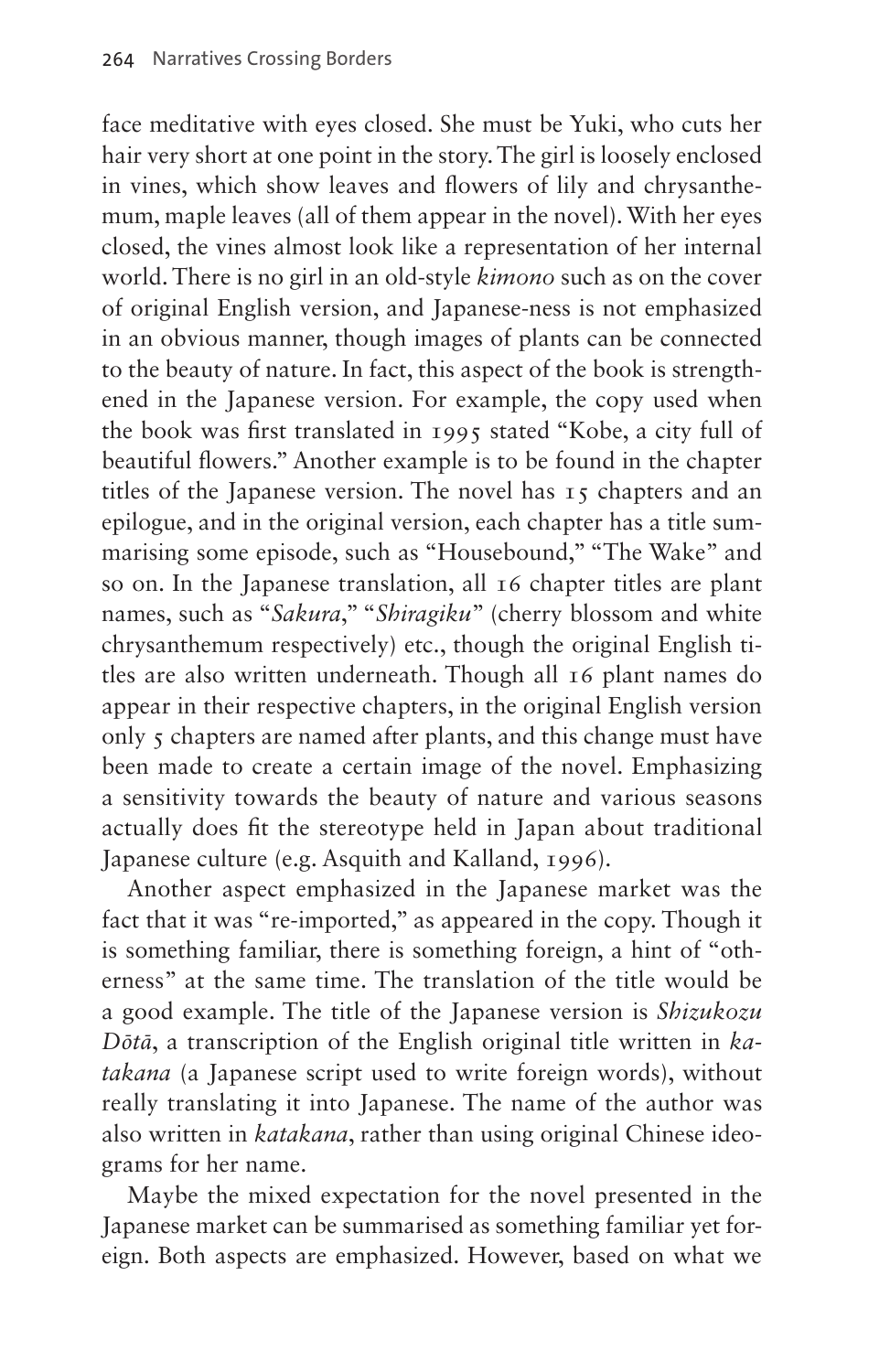have seen in this section, it might even be possible for Japanese readers to perceive "otherness" through reading the text on Japanese culture domesticated for the U.S. audience. This, in itself, would not be such an unusual phenomenon. For example, Ogawa (2009, p. 141) who translated *Memoir of a Geisha* by A. Golden into Japanese, claims that the attractiveness of the original novel was in its "exoticism about Japan," and though he made numerous corrections of cultural and historical facts in his translation, it was to reproduce this attractive virtual reality (and therefore not to eliminate the exoticism) convincingly in Japanese language. Can we say the same for *Shiukozu Dōtā*? In order to answer this question, we will see how the actual text was translated into Japanese.

### **The Role of Translation**

Part four will discuss some points that became clear through the comparison of the ST (Source Text – original English version) with the TT (Target Text – Japanese translation), considering the relation of the translation with various expectations surrounding the novel that have been discussed in the previous section. Unlike the original text, which was expected to provide information about another culture, the Japanese version was presented to the market as something familiar yet foreign. What role has translation played to make this change possible?

*Shizuko's Daughter* was translated into Japanese by Makiko Ikeda, and the first thing to notice through the comparison of the ST and the TT is the small number of mistranslations, omissions or major changes. The cases of mistranslation and missing information are at a minimum, and unlike some cases of translating texts which entail clear exoticism about Japan into Japanese, there were no obvious major changes and manipulation of the original text (Inose, 2017).

This seemingly almost "perfect" translation could be the result of several factors. First of all, in translating a culturally re-imported text (in this case, translating a text written in English about Japan into Japanese), the translator might assume some roles which are not required in a normal translation. For example, the translator might fill the gaps that exist due to the different levels of background cultural knowledge of the ST and TT readers. Since the TT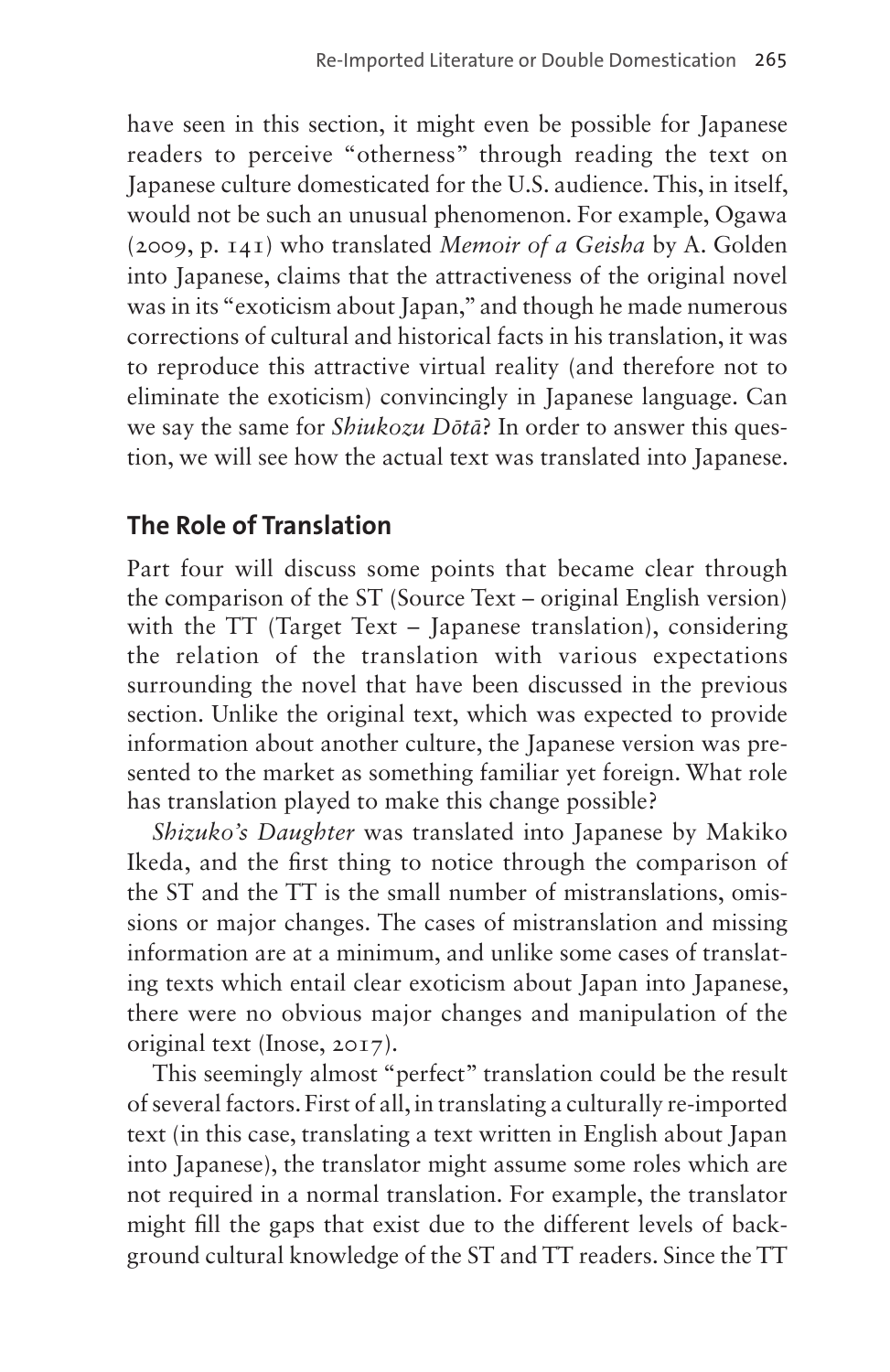readers are mostly Japanese, one can expect that they would have much more knowledge about the Japanese culture, customs, etc., described in the novel than the readers of the original English version. Then the translator needs to correct mistakes in historical or cultural facts if there are any in the original. It is also necessary to choose Chinese ideograms to write names of Japanese personages according to the Japanese custom (provided that they are correct Japanese names, which is not always the case). Some expression or conversation might sound unnatural if spoken by Japanese persons. In this case, the translator has to decide whether to respect the original or use some domestication technique. These translation problems could occur frequently if the ST author were not too familiar with Japanese culture or language. However, as this is not the case with Mori, these gaps do not occur often. All personages have typical Japanese names, so the translator would not have had any problem in choosing appropriate Chinese ideograms.

There are some conversation lines and expressions that sound rather unnatural when spoken by Japanese people – for example, Shizuko tells her daughter, Yuki, how much she loves her:

- ST: "Yuki " she said. "Be good. You know I love you." (p. 4)
- TT: *"Yuki. Iikoni ne. Kāsan ga Yuki wo aishiteru koto wakatteru deshō*.*"* (p. 9)
- ("Yuki, be good. You know mum loves Yuki.")

The translator uses the word *aishiteru*, which means "(to) love", which is a loyal translation of the ST. However, the use of this term in a conversation between mother and daughter is extremely unusual. Indeed, it might be unusual to express one's emotion towards the interlocutor so openly, but when it is done, the common word to use would be *daisuki* (to be very much fond of), which is less formal. However, as in the last telephone conversation between Shizuko and Yuki, the line is extremely important in the story, and probably could not be compromised for this reason, though the phrase in Japanese sounds rather "translated". Another example is:

- ST: "It would be unkind of you not to let me go." (p. 106)
- TT: *"soredemo ikasete kurenai to shitara, sensei wa fushinsetsu desu*.*"* (p. 132)

("If you still don't let me go, teacher, you are unkind.")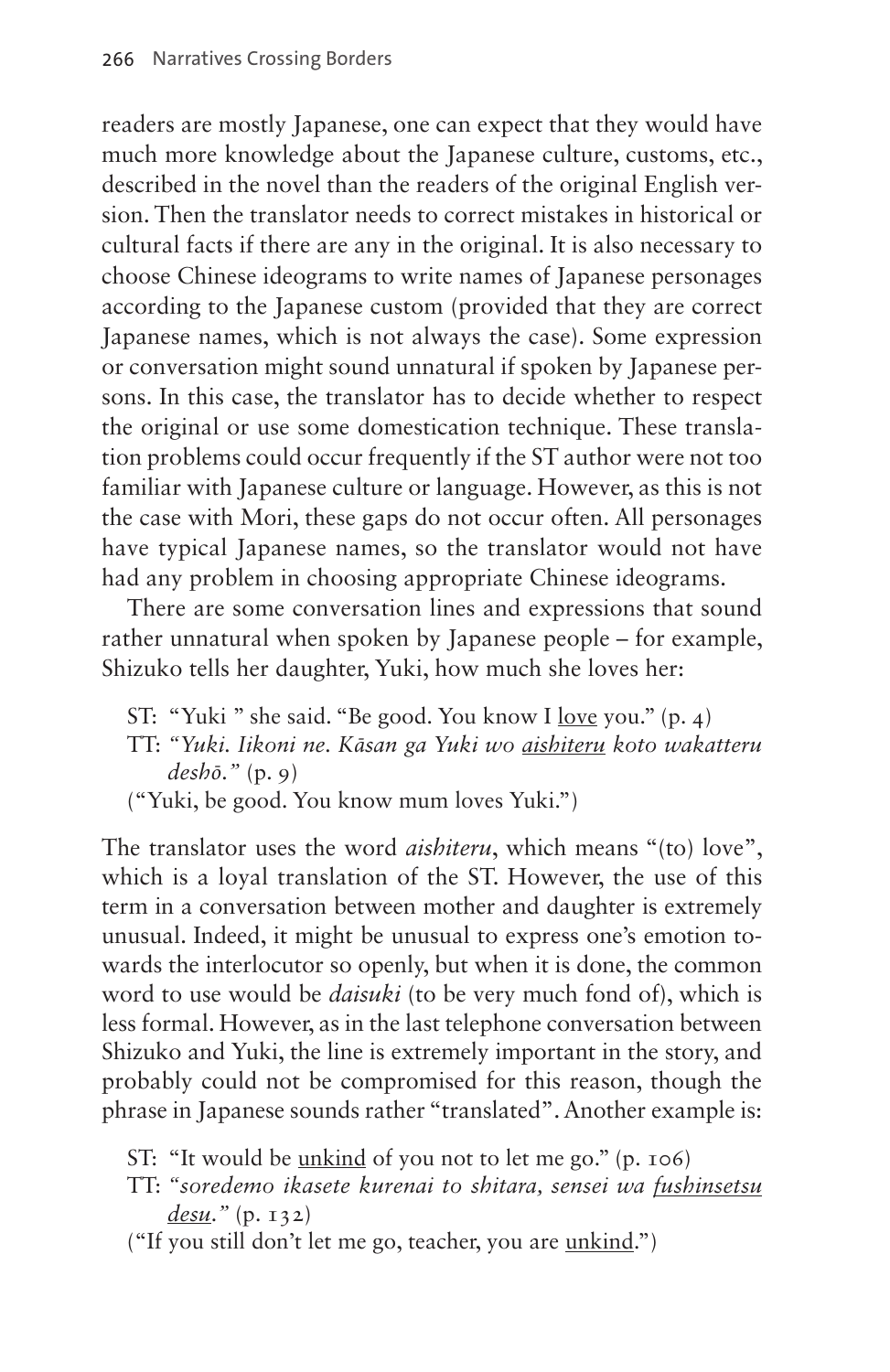The line is spoken by Yuki to the teacher of domestic science, in front of the whole class. Again, it sounds rather unnatural for a Japanese to comment on the person one is speaking to (especially a teacher) so openly, and using the word *fushinsetsu* (unkind). This is not only because it is impolite, but the term *fushinsetsu*, though a correct translation of the word "unkind", would be much less used than the spoken word *ijiwaru* (mean) in a similar situation. These correctly translated, but rather unnatural Japanese lines might hint at "something foreign" to the readers, but these cases are quite rare.

Secondly, though it is not only for the re-imported text, translation of conversational language into Japanese requires the translator to choose an appropriate speech style for each speaker. Japanese has an extremely elaborate system of various registers, and vocabulary including pronouns, verbs and particles used in conversation can vary greatly according to factors such as gender, age, social class, educational level of the speaker, as well as social hierarchy or degree of formality between the speaker and the interlocutor. A particular speech style can be chosen to give a certain image to a personage (Kinsui, 2003), and in the case of translating a text into Japanese, it is an unavoidable addition of nuance, if not meaning. In *Shizukozu Dōtā*, three generations of women, namely Masa-Shizuko-Yuki, use completely different speech styles from each other. Masa speaks using almost gender-neutral speech, using sentences ending with the particle *da* (e.g. *onegaida*/ please), very informal expressions (e.g. *atashira*/we, *wasurechimatta*/I have forgotten) and also expressions close to what Kinsui calls *rōjingo* or aged people's speech (e.g. *tsureteitte okure*/please take me along). It has no similarity whatsoever with the speech style of her daughter, Shizuko, who speaks in old fashioned and extremely feminine language. She uses sentence endings such as *kashira* (*Yuki wa doko ni ittano kashira*/I wonder where Yuki has gone), *wayo* (*ii wayo*/no problem) or the soft order form *rasshai na* (*matte rasshai na*/wait there). It is classical feminine language, which is used less and less nowadays (Yamanaka, 2008), but would have been common in the 1960s and 70s when Shizuko spoke those lines. It is exactly the kind of Japanese feminine language that, Mori claimed, forced women to sound "elaborately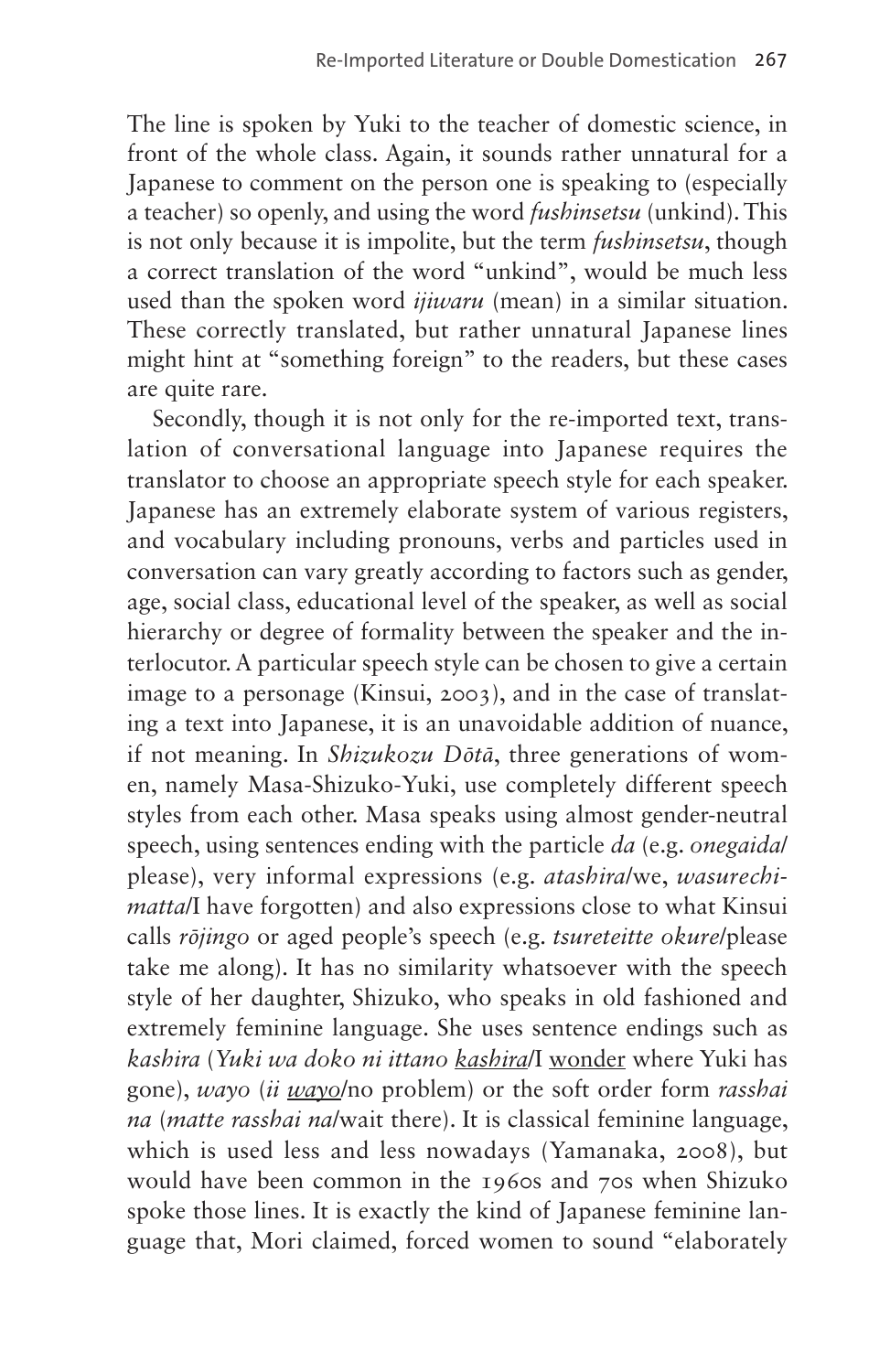polite, indirect, submissive and unassertive" (Mori, 1997, p. 12). Yuki's stepmother also uses this speech style.

Probably the most striking addition of nuance by the translator Ikeda in this aspect is the choice of speech style for Yuki. Yuki, again, speaks the language in a completely different way than her mother. In the novel, she grows from 12 to 18 years old, though her speech style does not change with age. She can speak quite rough language (e.g. *Ippatsu omimai shite yatta yo*/ I punched him), and generally her speech is closer to male language (e.g.*tōsan to kāsan no koto wo kangaete itanda*/ I was thinking of mum and dad) or more precisely, very gender neutral (which at times makes it sound like written language). She sounds frank and abrupt, and it is an unusual speech style which clearly avoids the use of typical feminine language. It might be an appropriate choice as Yuki seems to refuse to grow up to fit into the typical role of woman presented by the society (represented by the father and the stepmother), which also seems to coincide with the attitude of Mori (Usui, 2002, p. 61).

Thirdly, as it is a culturally re-imported text, the translator uses strategies similar to back-translation in her treatment of the cultural terms. For these terms, the translation process is similar to translate "back" to Japanese, what was once translated into English. As discussed in the previous section, Mori uses the domestication approach to describe Japanese cultural references in English. For example, many terms are de-culturalized by using cultural equivalence (e.g. "goblin" to refer to the Japanese traditional ogre *oni*, or "robe" instead of using the Japanese word *kimono*) or generalization (e.g. "salted fish" as a translation of *shiozake*, salted and grilled salmon, or "chant" as a translation of *norito*, chanted prayer by a Shinto priest). These are both translation techniques to adapt the text to the target culture, though in some rare cases, Mori also keeps Japanese terms and adds explicatory words (e.g. "*kikuna*, edible spring mums"). The most important example of such de-culturalization in the novel is treatment of religious cultural terms. In Japan, Shintoism and Buddhism are both present in people's daily lives, not necessarily as religious practice, but as customs. As *Shizuko's Daughter* describes events such as weddings, funerals, and death anniversaries, there are many terms related to both Shintoism and Buddhism. For example, the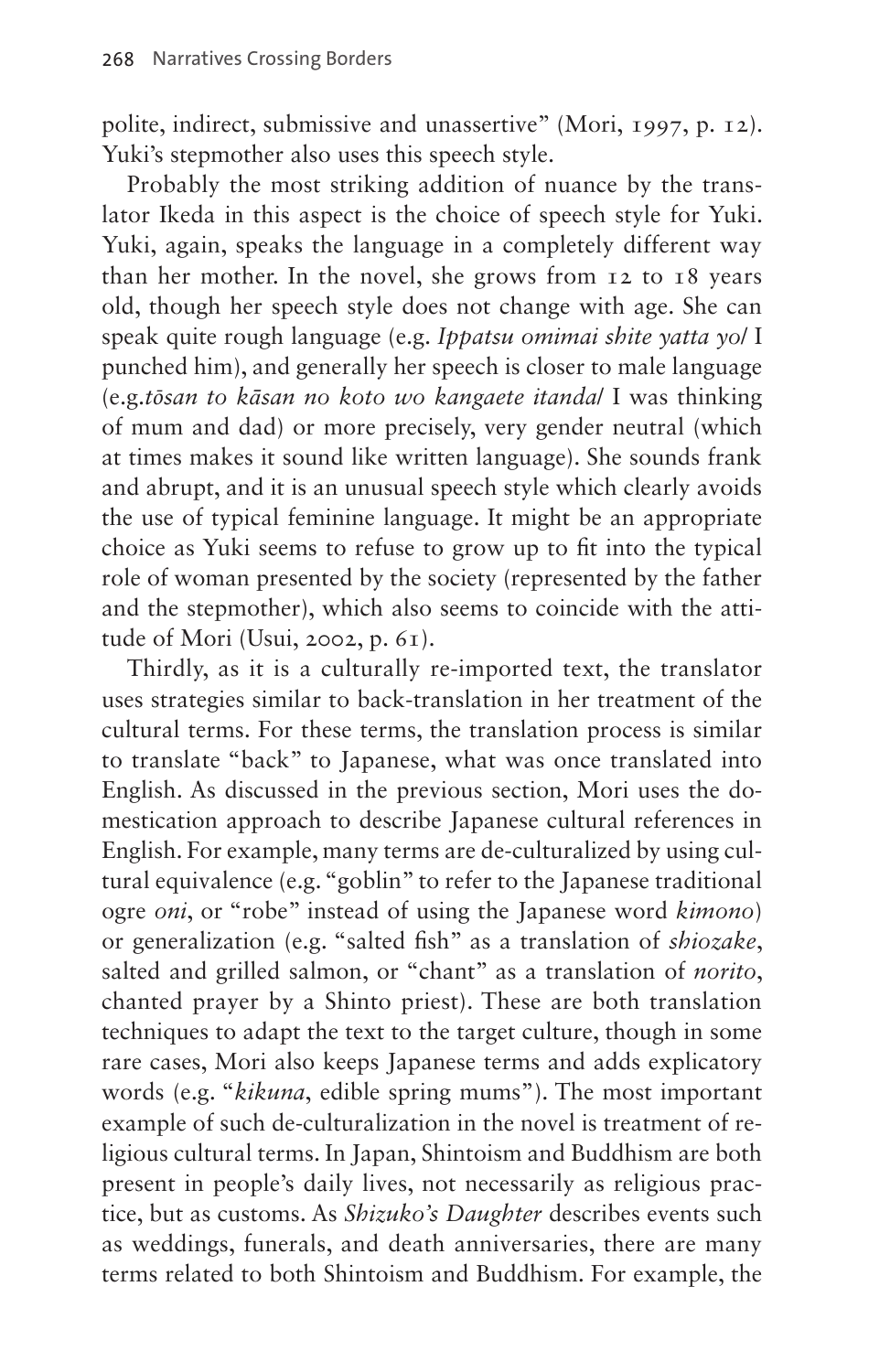weddings take place within the Shinto tradition, whereas the funeral and ancestor worshipping are part of Buddhist practices. Mori, however, does not distinguish between these two religions – for example, the word "priest", without any added explanation, is used for both *kannushi* (Shinto priest) and *sōryo* (Buddhist priest). They both "chant" (*norito* is a Shinto prayer by a *kannushi* wearing a white *kimono* and carrying a wand, for example at a wedding. In comparison, *okyō* is a Buddhist prayer by a *sōryo*, wearing a black *kesa/kimono* and hair completely shaven, for example at a funeral). By seeing "the priest" at her father's wedding, Yuki remembers "another priest (p. 25)" at her mother's funeral – but in general, *kannushi* and *sōryo* are regarded as two different things that are not closely associated to each other. The same applies to the use of the words "temple" (*jinja* is a Shinto shrine and *tera* is a Buddhist temple) and "altar" (*kamidana* is a Shinto altar that enshrines gods whereas *butsudan* is a Buddhist altar which enshrines the spirits of ancestors). Though Mori also uses the term "Buddhist altar" later in the novel (p. 128), in general she has de-culturalized and eliminated many differences between two religious traditions in Japan, which might make sense as a part of the domestication approach, but would be extremely unnatural if translated into Japanese. In other words, it would have been another "otherness" Japanese readers might have perceived in the text. However, Ikeda has translated these numerous de-culturalized and generalized terms into differentiated Japanese words. So the cultural nuances which had been eliminated in the ST have been recovered in the TT, in order to adapt the text to Japanese readers. School system (e.g. the ST talks of "eighth grade" etc., whereas in the Japanese system it would be the second year of junior high school) and measurement units are other examples that are translated "back" to the Japanese system in the TT. Thus, the possible feeling of otherness are eliminated, which could also be considered a practice of domestication.

The fourth point concerns tone changes in translation, which could also be a part of the adaptation of the TT to the target audience. As mentioned at the beginning of this section, Ikeda's translation has very few cases of errors or mistranslations. However, as we have seen, it does not mean that the ST and TT carry an equal amount of information (especially cultural information). Unlike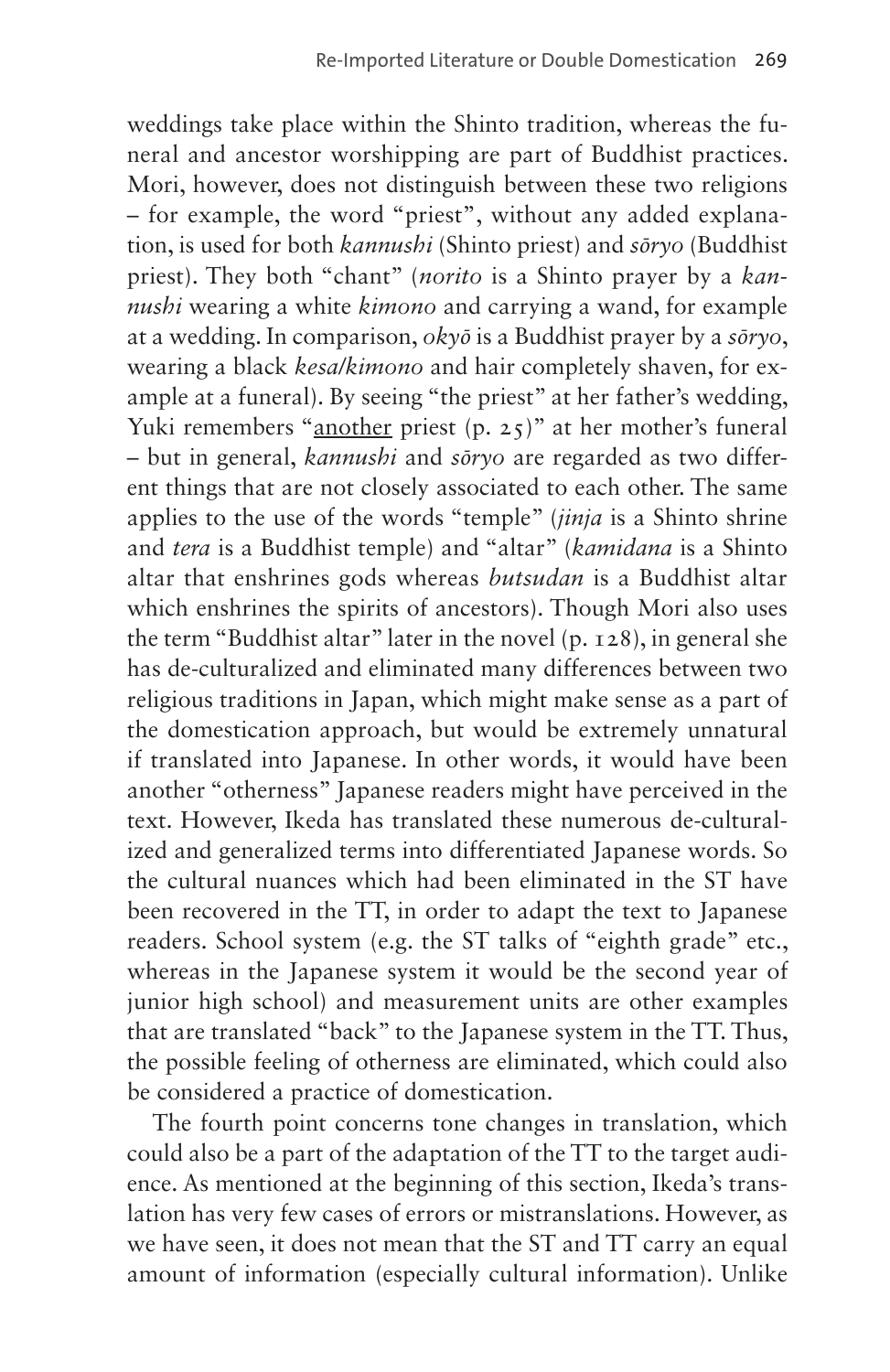adding (or restoring) cultural information to the de-culturalized terms, tone changes are subtle and sometimes it is not clear if they are conscious decisions taken by the translator. Still, these changes might have worked to reduce would-be unnatural sounding expressions in Japanese. For example:

- ST: They are the adults, I shouldn't have to teach them about respect.  $(p. 135)$
- TT: *Minna wa otona nandakara, keii ni tsuite minna ni osekkyō nanka suru beki ja nakatta*. (p. 168)

(They are the adults, I shouldn't have preached to them about respect)

This is Yuki reflecting after having an argument with relatives of her mother's side. The tone is softer in the TT and Yuki regrets her action, whereas in the ST, she sounds annoyed that she had to explain her situation to the adults, who should know and understand better. Another interesting example is:

- ST: There was already a lot of talk about how our country should send soldiers to occupy China. (p. 119)
- TT: *Sonokoroniwa mou nihon wa heitai wo okutte Chūgoku wo senryō surunda tte iu uwasa ga tobikatteta*. (p. 148)

(There were many rumors at the time that Japan would send soldiers to occupy China)

The tone change is subtle, but it is clearly there. The speaker here is Kimura, a male friend of Shizuko, telling Yuki about the time of the Second Sino-Japanese war. In the ST, the speaker takes a more active stance in relation to the event ("our" country "should" send soldiers), whereas in the TT, the same event sounds a bit more distant, not directly related to the speaker. Considering that Kimura was just a child at the time of the event, maybe he did feel like it was something distant – but the translation also would have the effect of softening the feeling of proactively initiating the war, when read by Japanese readers. It is argued that the mention of a great historical event that happened to the country of origin is one of the typical features of ethnic minority literature in the U.S. (Kobayashi, 2013, p. 76). *Shizuko's Daughter* also talks about Japan during the war and about the land reform (in which the parents of Shizuko lost their land) that took place under the U.S.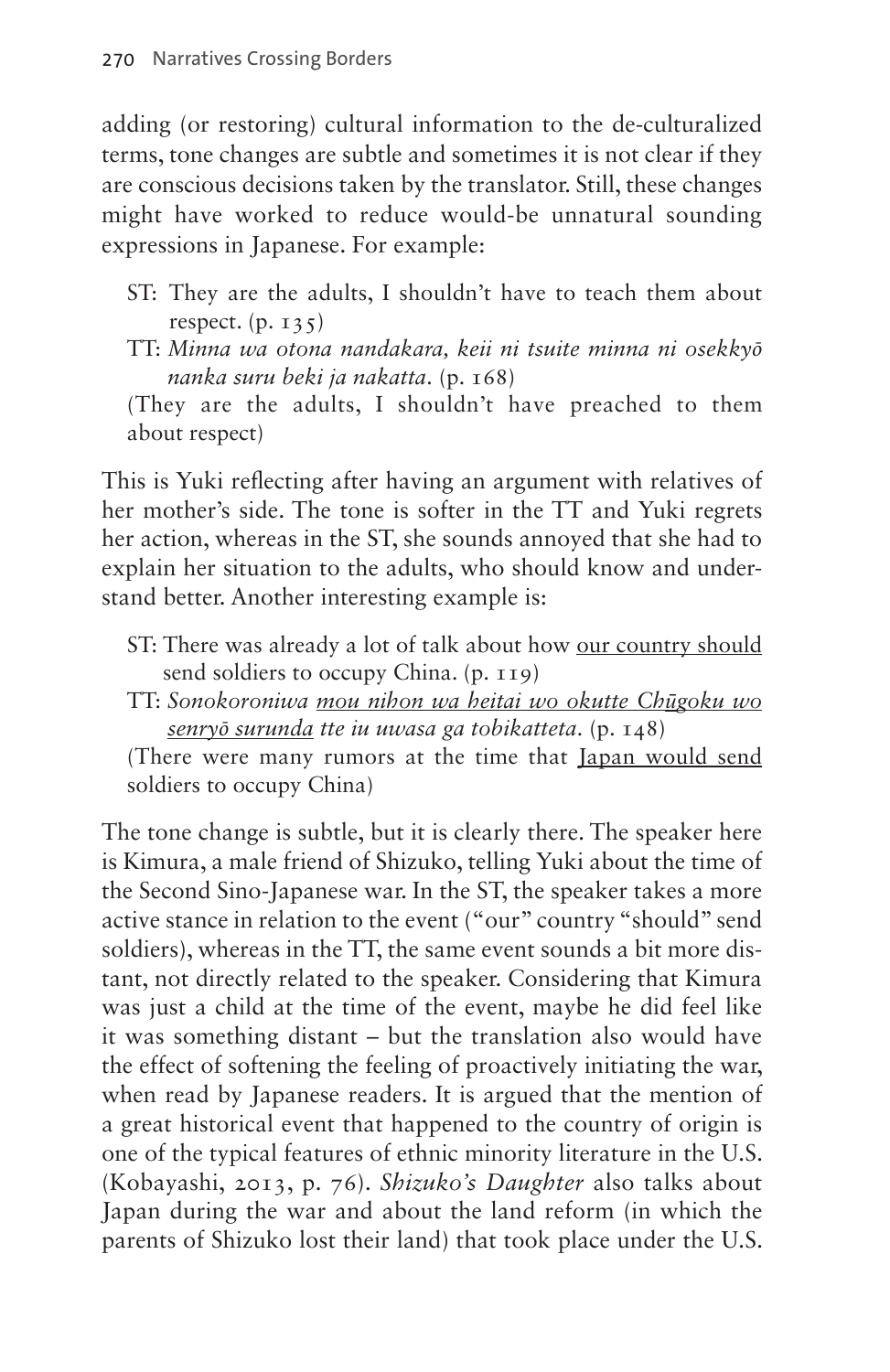occupation, though these are not main themes in the novel. The tone change above might indicate that these topics are even less central in the Japanese translation.

Finally, it seems that the Japanese TT has a stronger effect on readers to identify with Yuki's viewpoint. This is partially due to a Japanese language tradition – when one talks to a younger person, he or she often refers to himself or herself using a term that reflects his/her relation with that younger person. So, for example, Aya's (Yuki's aunt) speech to Yuki is translated as follows.

ST: After this, you won't see me very often anymore. (p. 23) TT: *Kekkonshiki ga sundara, obachan niwa amari awanai hou ga iiwa*. (p. 33)

(After the wedding, it is better not to see the auntie so often.)

This is applied to all the adults surrounding Yuki, such as her father, mother, or grandparents. Instead of using "I", they all talk to Yuki referring to themselves as *tōsan* (dad)*, kāsan* (mum) etc. And this is not only in their speech lines, but also in the narrative parts, the names of personages such as Aya, Shizuko, Masa, Hideki etc. in the ST are often translated as *oba/obachan* (aunt/auntie)*, haha*  (mother)*, sobo* (grandmother), *chichi* (father) and so on, and thus they are constantly redefined in relation to Yuki rather than acting as independent personages. Though in Japanese all this does not sound unnatural (rather, it sounds very natural), the viewpoint offered by the text would shift and everything is narrated more from Yuki's viewpoint in translation.

## **Conclusion**

The present study has considered issues surrounding a re-imported text, or a text that crosses language and cultural borders several times, such as different expectations regarding the text and the role of translation. It became clear that on the two sides of the crossed border, the text was presented by the publisher, and received by the reader to fulfil somewhat different expectations. Foreign touch, or otherness, is emphasized in presenting both the original English and Japanese translations, though it means different things in the two versions. Readers were told that they could learn about another culture by reading the original version, and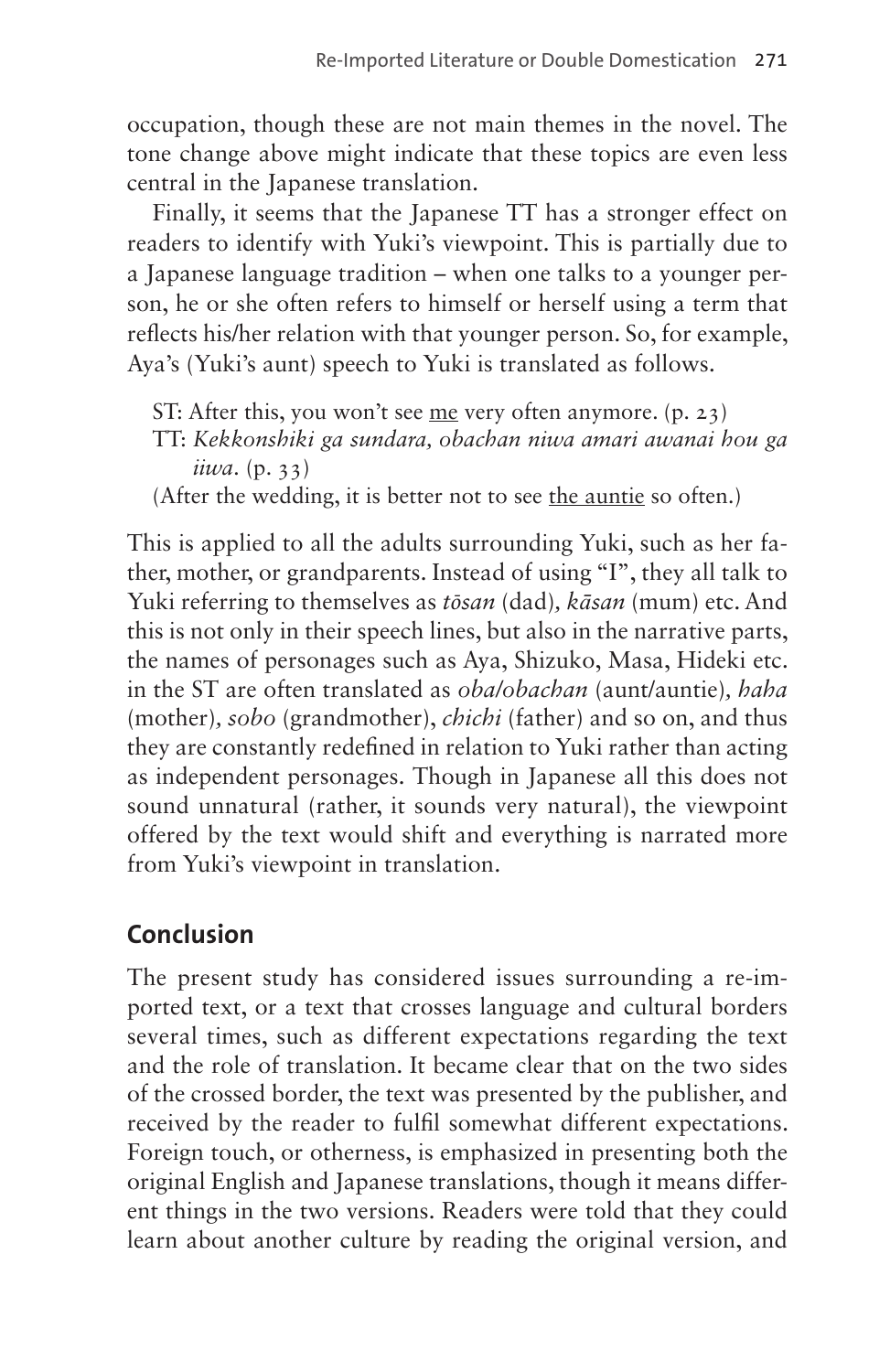the publisher provided measures, such as glossary, to make it easier. The text itself makes it easier for the target readers by adopting domestication approach in handling cultural references. However, this approach has been acutely criticised by some Japanese researchers as not only inauthentic, but almost a reproduction of the exoticism and stereotypes about Japan that exist in the western world.

The otherness searched in the Japanese version is more complicated, as it has to be something foreign within the familiar. This would have occurred, though it might not have been in the way intended by the publisher, if the translation maintained the numerous cultural omissions (domestication approach mentioned above) appearing in the ST. It would have shown how Japanese culture could be presented outside Japan – an unfamiliar view of the familiar. However, by recovering all the omitted cultural information and changing the tones of some expressions, the Japanese translation eliminated the unnaturalness that Japanese readers could have felt. Moreover, by adding extra nuances through the choice of an unusual but appropriate speech style for Yuki and re-orientating the viewpoint of the reader to identify more with her, it might be possible to say that the Japanese translation more strongly represents Yuki's personal story than the original. Thus the "something foreign" is limited to the positioning of the novel by the publisher as re-imported literature, and a few other elements such as the book title, but the actual text is translated to be read as the personal story of a Japanese girl in Japan, without anything "foreign within the familiar." In a way, it could give readers the impression of reading something different without experiencing uncomfortable discrepancy in cultural understanding, which might have been one of the causes of its success in Japan. The text was domesticated each time it crossed the border, having been re-imported and thus causing it to go through the process not only once, but twice.

## **Acknowledgements**

*This research was funded by Åke Wibergs Stiftelse Foundation (Sweden)*.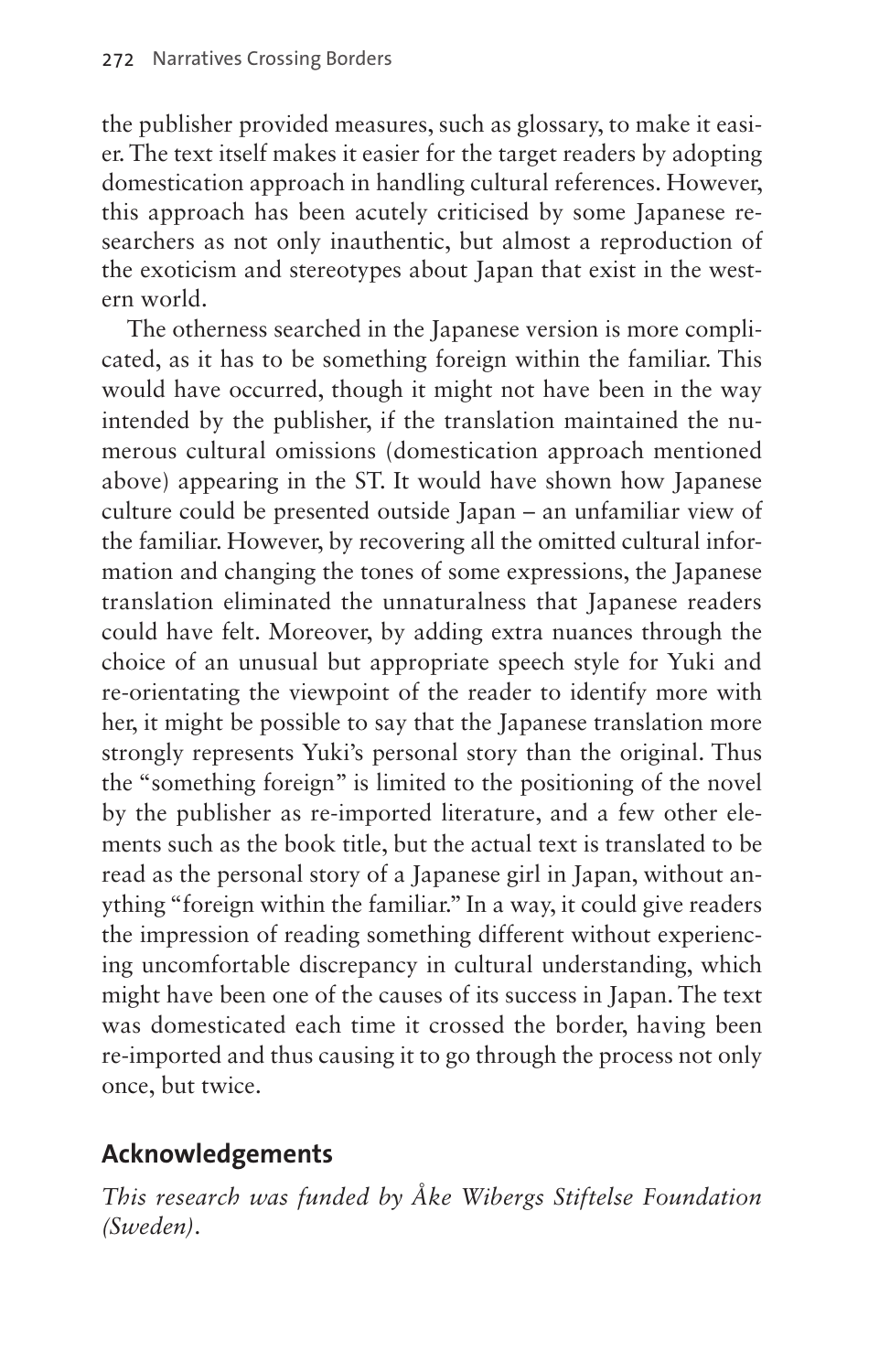#### **References**

- Asquith, P.J. and Kalland, A. (1996). *Japanese Images of Nature: Cultural Perspectives*. Routledge: London and New York
- Inose, H. (2016). "Not Crossing the Boundary: The Untranslatable in Japanese-English Bilingual Literature," in Nordin, I., Edfeldt, C., Hu, L., Jonsson, H., and Leblanc., A. (eds.) *Transcultural Identity Constructions in a Changing World*. Frankfurt am Main: Peter Lang, pp. 219–234.

——— (2017). *Literature Translation as Re-Importation: When the Text Travels Twice Between Cultures* [PowerPoint presentation given at The 8th Asian Translation Tradition Conference, London].

Kinsui, S. (2003). *Vācharu nihongo yakuwarigo no nazo [The mistery of virtual Japanese language]*. 10th edn. Tokyo: Iwanami Shoten

- Kobayashi, E. (2013). "An Analysis of Jean Rhys's *Voyage in the Dark* and Autobiographical Novels by Asian Americans," *Wayo Joshi Daigaku Kiyō*, 53, pp. 71–82
- Masubuchi, C. (1996). "*Shizuko's Daughter* Eigo de kataru kako [*Shizuko's Daughter – the past written in English*]," *Gakushūin Daigaku Jinbunkagaku Ronshū*, 5, pp. 93–106

Mori, K. (1993). *Shizuko's Daughter*. New York: Ballantine Books

——— (1999). *Shizukozu Dōtā*. Translation from English to Japanese by Ikeda, M., paperback edition. Tokyo: Kadokawa Shoten

——— (1995). *The Dream of Water*. New York: Henry Holt and Company, Inc.

——— (1997). *Polite Lies*. New York: Henry Holt and Company, Inc.

——— (2000). Becoming Midwestern, in Danquah, M.N. (eds.) *Becoming American: Personal Essays by First Generation Immigrant Women*. New York: Hyperion, pp. 138–145

Narasaki, H. (2008). "Japonism and Americanism in Japanese – American Literature: Beyond Race and Generation," *Otsuma Journal of Comparative Culture*, 9, pp. 67–83

Ogawa, T. (2009). *Honyaku no himitsu [The secret of translation]*. Tokyo: Kenkyūsha